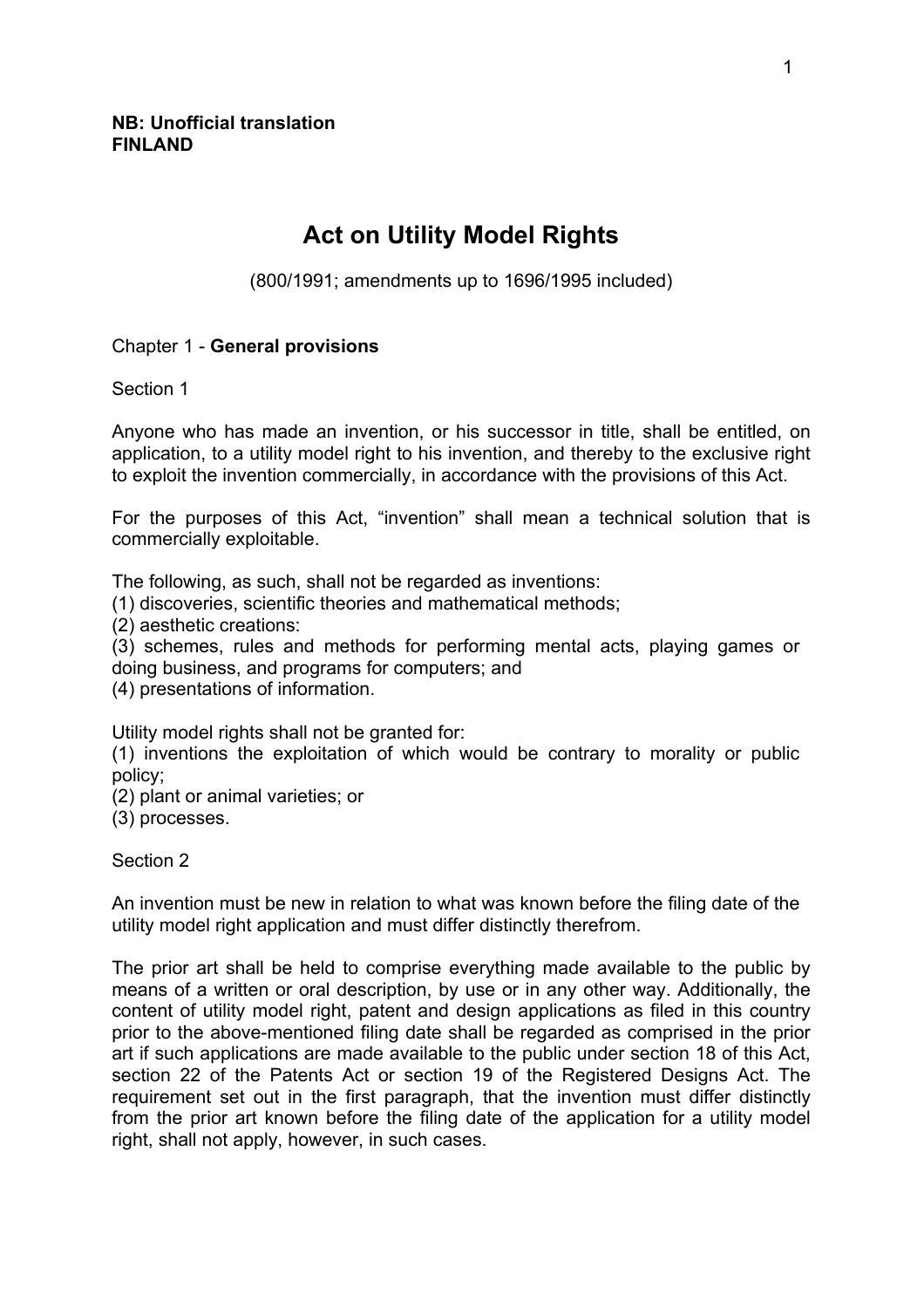Applications referred to in Chapter 8a shall, for the purposes of the second paragraph, have the same legal effect as applications for utility model right filed in this country, pursuant to provisions laid down in sections 45b and 45f.

A utility model may be nevertheless be registered for inventions made available to the public within the six months preceding the filing date of the application if disclosure was the result of:

(1) an evident abuse in relation to the applicant or his predecessor in title; or

(2) the fact that the applicant or his predecessor in title had displayed the invention at an official or officially recognized international exhibition falling within the terms of the Convention on International Exhibitions (Finnish Treaty Series 36/37).

For the purposes of the second paragraph, publication according to Article 93 of the European Patent Convention (Finnish Treaty Series 8/96) shall be equated with the making available to the public of application documents according to section 22 of the Patents Act. What is said above, also applies to publication according to Article 158(1) of the European Patent Convention where the European Patent Office equates such publication with publication according to Article 93.

### Section 3

The exclusive right conferred by registration of a utility model shall imply, subject to the exceptions stated below, that no one may exploit an invention without the consent of the proprietor of the utility model right by making, offering, putting on the market or using a product protected by the utility model right, or by importing or possessing such product for these purposes.

The exclusive right shall also confer on its proprietor the exclusive right to prevent any person not having his consent from supplying or offering to supply any person not entitled to exploit the invention with the means of working the invention in this country in relation to an essential element of the invention where such other person knows, or on the basis of the circumstances should have known, that the means are suitable and intended for working the invention. This provision shall not apply where the means are staple commercial products, except where such other person attempts to induce the receiver to commit any act infringing the exclusive right referred to in the first paragraph of this section. For the purposes of this subsection, any person using the invention in a manner referred to in subsection 3(1) or (3) shall not be regarded as entitled to exploit the invention.

The exclusive right shall not apply to:

(1) use which is not commercial;

(2) use of a product protected by registration of a utility model right that has been put on the market within the European Economic Area by or with the consent of the proprietor of the utility model right; or

(3) use in experiments relating to the invention as such.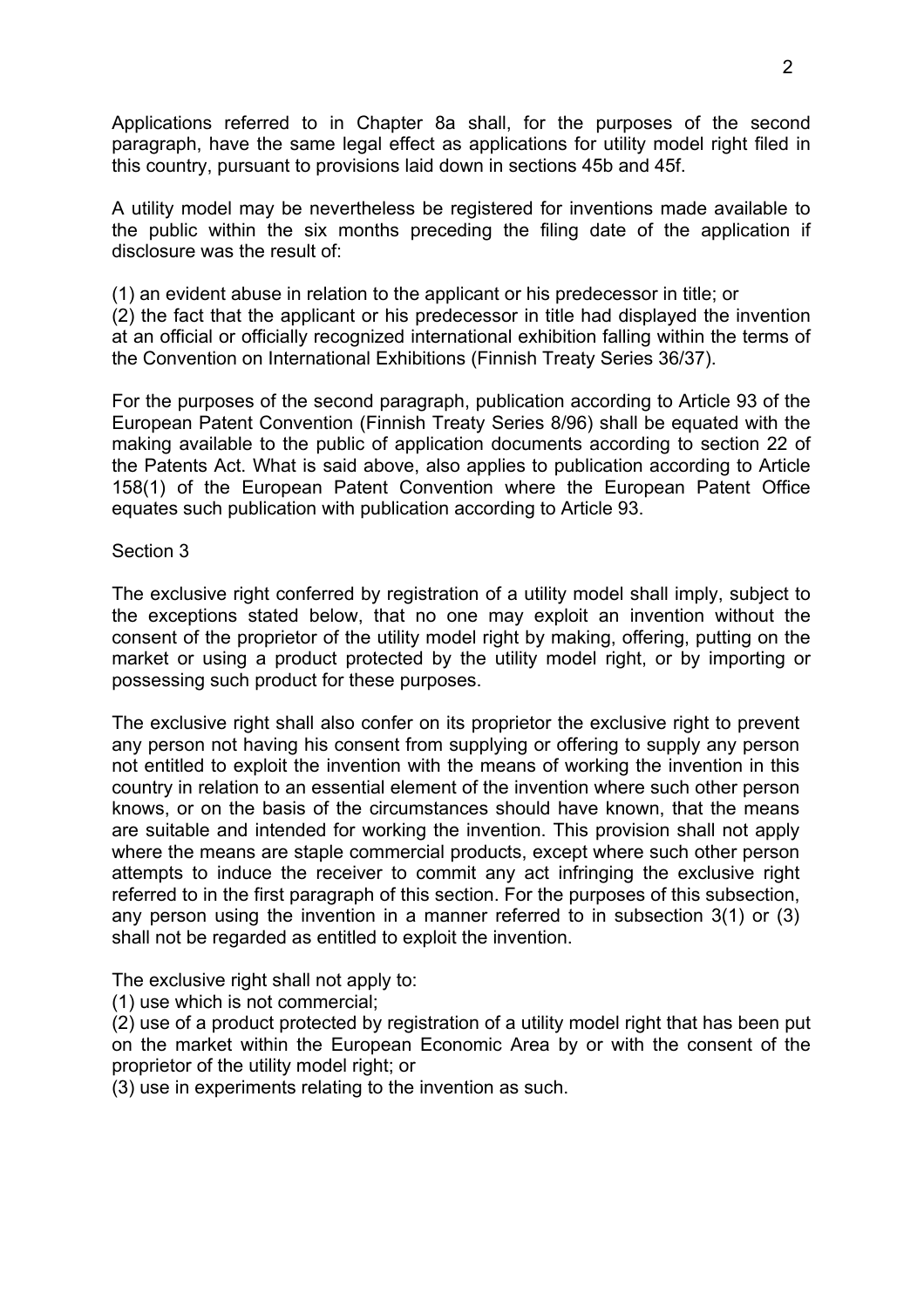The provisions of sections 4 and 5 of the Patents Act regarding commercial use or exploitation of an invention on foreign vessels, aircraft or other means of transport for their needs shall apply *mutatis mutandis* on an invention for the purposes of this Act.

# Section 5

An application for registration of a utility model right relating to an invention disclosed not earlier than 12 months before the date of filing in an application for a patent or for registration of a utility model filed in Finland, or in an application for a patent, an inventor's certificate or utility model protection filed in another country party to the Paris Convention for the Protection of Industrial Property (Finnish Treaty Series 36/70 and 43/75) or the Agreement Establishing the World Trade Organization (Finnish Treaty Series 5/95), shall be deemed, for the purposes of section 2(1-2), and section 4, to have been filed at the same time as the earlier application if the applicant so requests. Such priority may also be enjoyed under an earlier application for protection filed in a country not party to the above-mentioned conventions if the corresponding priority deriving from a Finnish application is granted in such country and if the laws of such country substantially conform to those conventions.

The Government, or a Registering Authority appointed by the Government, shall lay down the manner in which priority claims shall be filed and the documents to be submitted in support of claims.

# Chapter 2 - **Applications for utility model rights and their processing**

### Section 6

Applications for utility model rights, hereinafter referred to as "utility model applications", shall be filed in writing with the National Board of Patents and Registration, acting as Registering Authority. In the cases referred to in Chapter 8a applications may also be filed with the patent authority of another country or with an international organisation.

The application shall contain a description of the invention, accompanied by drawings where necessary, and a precise statement of the subject matter for which utility model right protection is sought (a claim). More specific provisions regarding drawings accompanying the application shall be laid down by decree. The description shall be sufficiently clear to enable a person skilled in the art to carry out the invention with the guidance thereof. Where the invention relates to a product of a microbiological process, section 8a and section 22(6)(8) of the Patents Act shall apply *mutatis mutandis*.

The inventor's name shall be stated in the application. If a utility model right is applied for by a person other than the inventor, the applicant shall be required to prove his title to the invention.

Section 7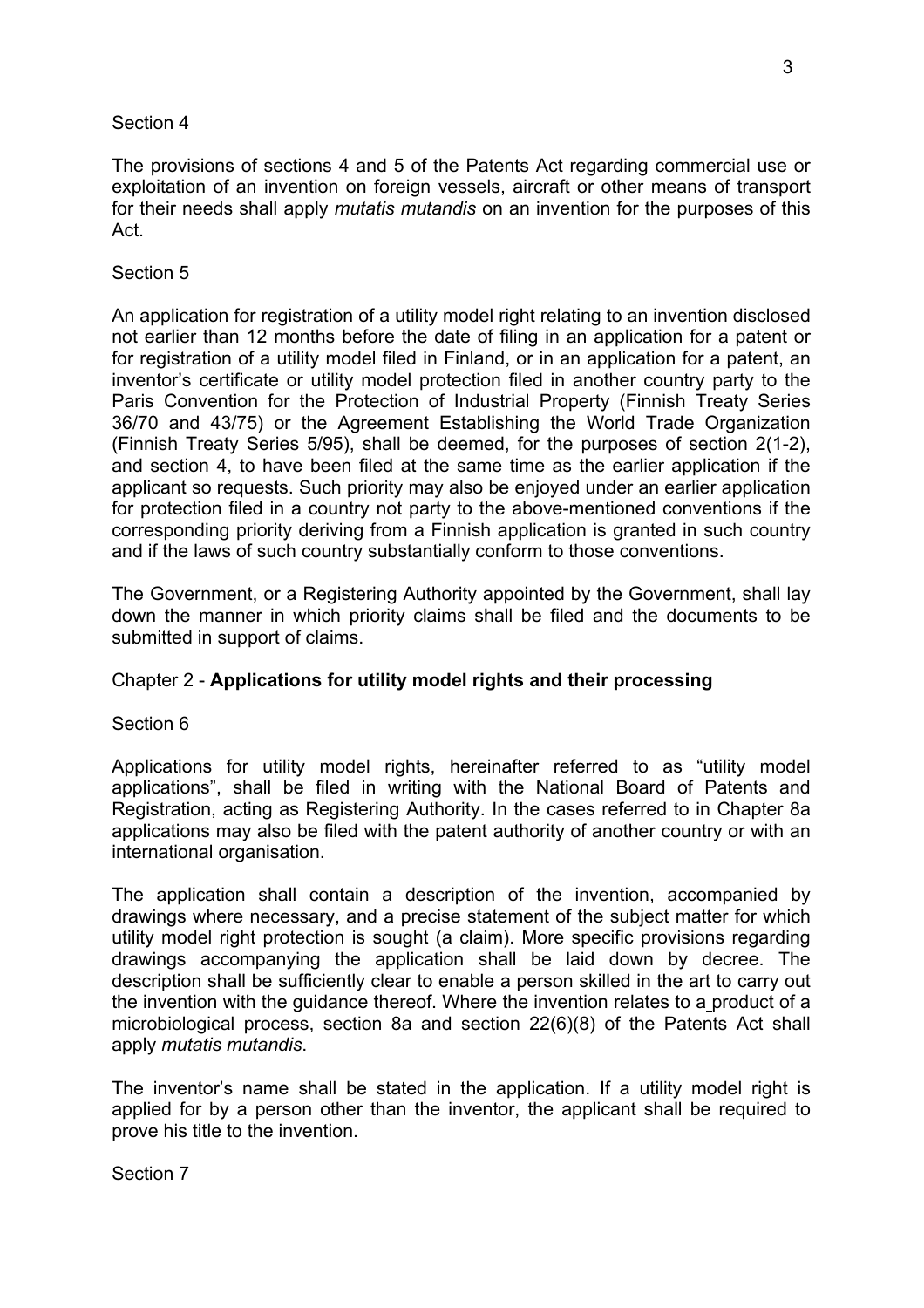The description and claim shall be written in Finnish or Swedish in compliance with the language laws in force. If the claim is written in one only of the two national languages, the Registering Authority shall have the claim translated into the other national language before the utility model is registered. The applicant shall pay the prescribed translation fee. Where the applicant is a foreigner, the description shall be written in Finnish and the claim in Finnish and Swedish. However, all applicants shall be entitled to write the description of the invention and the claim in both Finnish and Swedish.

The applicant shall pay the prescribed registration fee. The application shall be deemed not to have been filed until the fee has been paid.

### Section 8

A utility model application may also result from conversion of a pending patent application relating to the same invention into an application for a utility model right, which shall be deemed to have been made on the filing date of the patent application. However, conversion shall not be allowed after expiry of ten years from the day the patent application is deemed to have been filed. In other respects, the provisions relating to applications for utility models shall also apply in the case of such utility model applications.

A patent application shall remain pending even if it is converted into a utility model application unless the applicant specifically withdraws the patent application.

### Section 8a

If a European patent application under the European Patent Convention is to be deemed withdrawn because it has not in due time been received by the European Patent Office from the national Registering Authority of the Contracting State of the European Patent Convention with which the application was filed, it shall, at the applicant's request, be converted into a utility model application, provided that:

- (1) the request is submitted to the national Registering Authority of the Contracting State of the European Patent Convention within three months of the date the European Patent Office notified the applicant that the application is deemed withdrawn;
- (2) the request is received by the Registering Authority within 20 months of the filing date of the application or, where priority is claimed, from the date of priority; and
- (3) the applicant pays the prescribed application fee and submits the translation pursuant to section 7 of the utility model application within the prescribed time limit.

If a European patent application is to be deemed withdrawn because no translation in its language of proceedings has been submitted to the European Patent Office within the prescribed time limit, it may, at the request of the applicant, be converted into a national utility model application in compliance with the provisions of Articles 135 and 136 of the European Patent Convention. The applicant shall additionally pay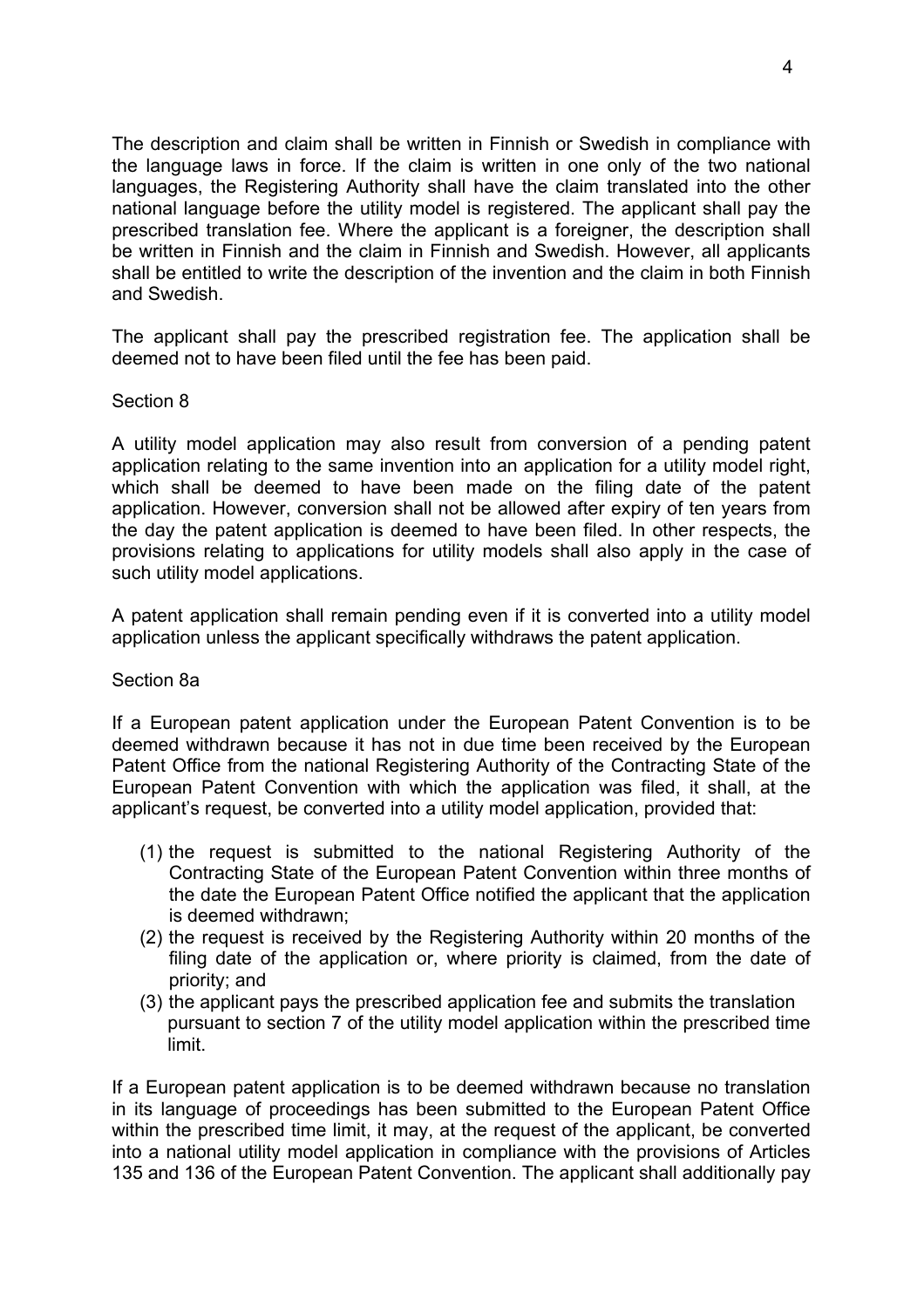the Registering Authority the prescribed application fee and submit a translation pursuant to section 7 of the utility model application within the prescribed time limit.

If a utility model application within the meaning of subsections 1 and 2 satisfies the requirements as to form of the European Patent Convention and its Implementing Regulations, it shall be accepted in these respects.

Section 9

A utility model right may not be applied for in respect of two or more mutually independent inventions in the same application.

At the applicant's request, a utility model application may be divided, in which case the new application shall be deemed to be filed at the same time as the original application.

Section 10

An applicant for and a proprietor of a utility model right not domiciled in Finland shall be required to appoint a representative domiciled in the country to represent him in all matters concerning the application and the registered utility model.

Section 11

A utility model application may not be amended in such a way that a utility model right is claimed for matter not disclosed in the original application.

Section 12

The Registering Authority shall check that the application complies with section 1(2- 3) and sections 6 to 11.

The Registering Authority shall classify the application.

The applicant or, after the utility model has been entered into the Register or been made available to the public under section 18, anyone may submit a request in writing for an examination to assess whether an invention for which utility model registration has been granted or a utility model application filed satisfies the requirements laid down in section 2(1). The prescribed fee is payable for the examination.

Section 13

If the applicant fails to satisfy the requirements for the application, or if the authority finds other obstacles to the registration of the utility model, the applicant shall be notified thereof by official action and be invited to file his comments or the necessary corrections within the specified period of time.

If the applicant fails to file his comments or to take steps to remove, within the specified period of time, the obstacles, the application shall be dismissed. The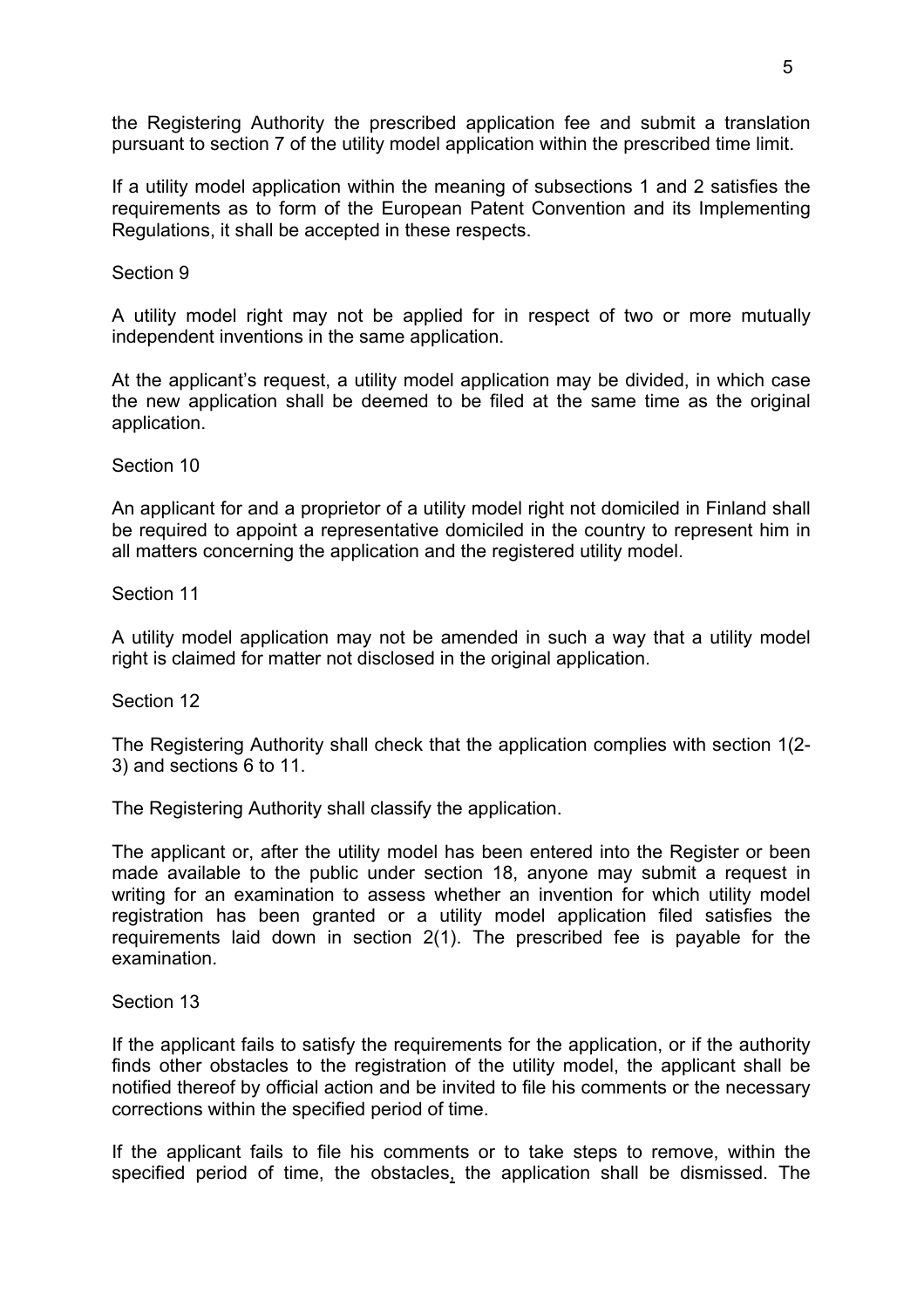official action issued pursuant to the first paragraph shall include a notice to that effect.

A dismissed application may be reinstated if, within two months of the expiration of the time limit laid down in the official action, the applicant so requests and files comments or takes steps to correct the application and, within the same period of time, pays the prescribed reinstatement fee. An application may be reinstated only once.

### Section 14

If, after the applicant has filed his comments, there still remains an obstacle to the registration of the utility model which the applicant has had an opportunity to comment on, the application shall be rejected, unless there is reason to issue a further official action to the applicant.

### Section 15

If a person other than the applicant claims title to the invention before the Registering Authority, and if the circumstances are held to be uncertain, the Registering Authority may invite such other person to institute legal proceedings before a court of law within a specified period of time, failing which the claim will not be taken into consideration.

If proceedings for title to an invention in respect of which utility model protection has been applied for are pending before a court, the processing of the utility model application may be suspended until a final decision has been given in such proceedings.

Section 16

If a person proves to the Registering Authority that he has title to the invention and not the applicant, the Registering Authority shall, if such person so requests, transfer the application to him. At the same time, he shall pay a new application fee.

The application shall not be dismissed, rejected, granted or withdrawn until a final decision has been taken on the request.

Section 17

If the application satisfies the requirements of section 1(2-3) and of sections 6 to 11, the utility model shall be recorded in the Utility Model Register. Public notice shall be given of the registration and a certificate of registration shall be issued to the applicant.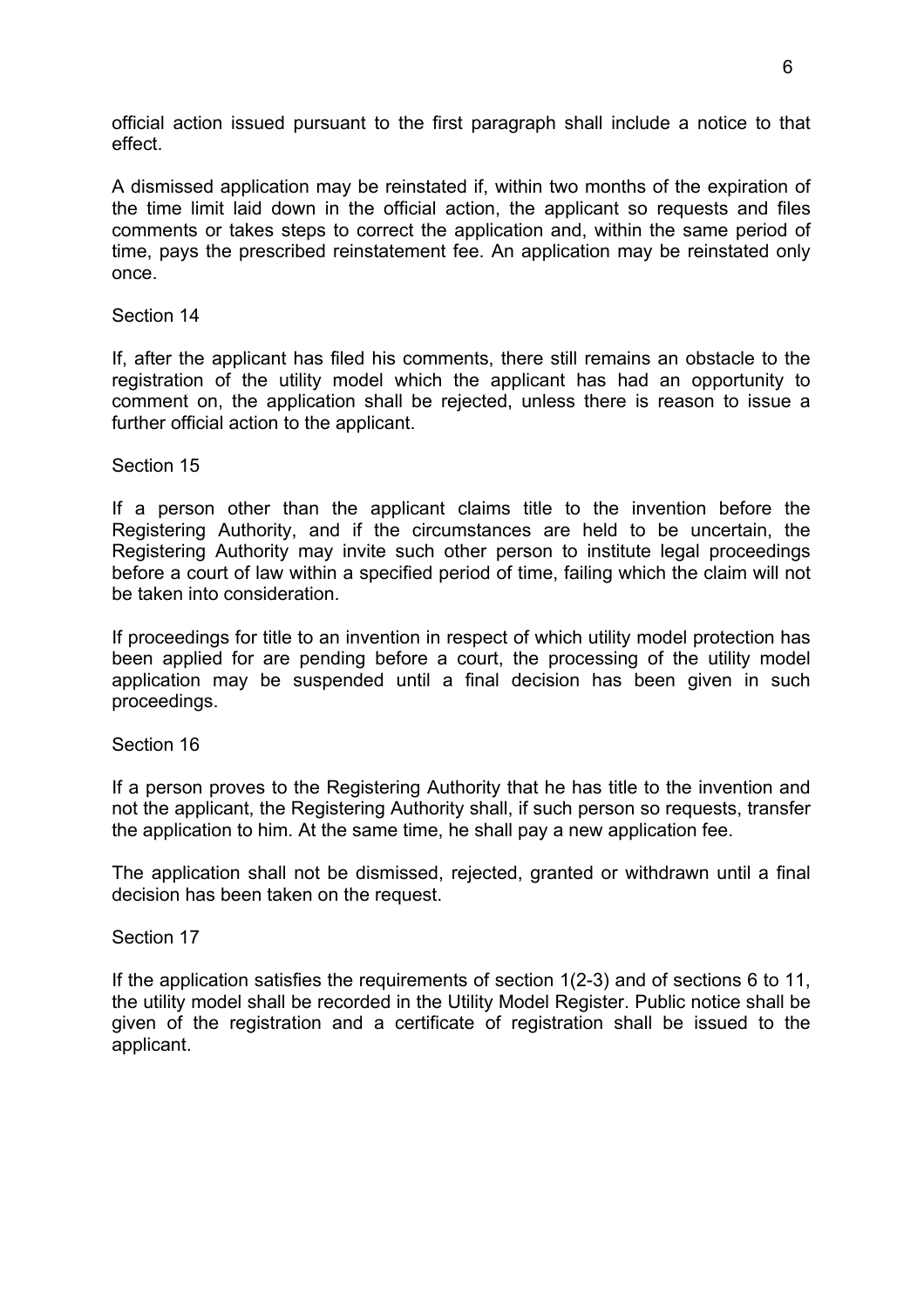The application file shall be available to the public as from the date of registration or no later than when 15 months have elapsed since the date the application was filed or is deemed to have been filed, or, where priority is claimed, from the priority date.

At the request of the applicant, registration may be postponed for a period of no more than 15 months from the date the applications was filed or is deemed to have been filed, or, where priority has been claimed, from the priority date. If the application has been dismissed or rejected, the file shall become available to the public only if the applicant requests for reinstatement of the application or appeals against the decision by which the application was rejected. A prescribed fee is payable for the postponement of the registration.

At the applicant's request, the application file may be made available to the public earlier than provided for in the first paragraph.

# Chapter 3 - **Opportunity to require that the registration be declared invalid**

# Section 19

If an invention for which a utility model right has been registered or an application for a utility model right does not satisfy the requirements laid down in section 1(2-4), section 2, section 6(2), or sections 8 or 11, any person may request that the registration of the utility model be declared invalid in whole or in part.

The request shall be made to the Registering Authority in writing and state the facts on which it is based. The person making the request shall pay the prescribed fee. If the payment is not made, the request will not be considered.

A request that a registration be declared invalid shall not be considered if proceedings concerning transfer of the registration are pending.

### Section 20

The Registering Authority shall notify the proprietor of the utility model right of any request made under section 19 and give him an opportunity to file comments on the request within a specified period of time. If a partial invalidation of the registration is concerned, the proprietor shall submit a reworded claim to the Registering Authority within the same specified period of time. If he does not oppose the request within the specified period of time, the registration shall be declared invalid in whole.

If the proprietor of the utility model right opposes the request, it shall be examined by the Registering Authority.

# Section 21

If the Registering Authority ascertains, as a result of the request, that the invention to which the utility model right relates, or the application for a utility model does not fulfil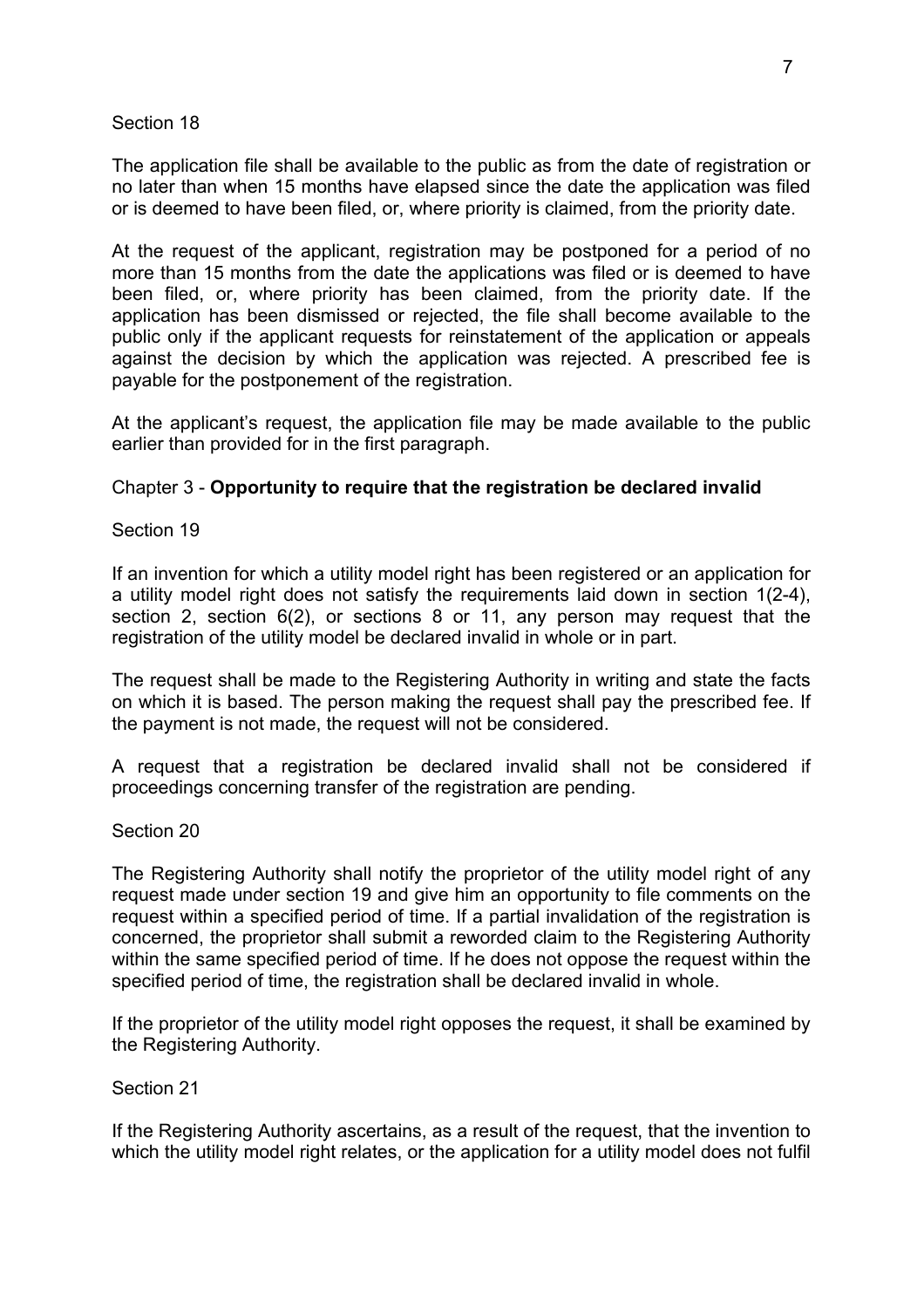the requirements of section 1(2-4), section 6(2), or of sections 8, 9 or 11 of the Act, the registration of the utility model shall be declared invalid in whole or in part.

If a registration has been declared invalid, the decision shall be published once it becomes final.

# Chapter 4 - **Appeals**

# Section 22

A utility model right applicant or proprietor may seek appeal of a final decision concerning registration or declaration of invalidation of the utility model right, if the decision is not in his favour. The person requesting a declaration of invalidation of a utility model may seek appeal if his request is rejected by the decision.

Appeal of a decision rejecting a request for reinstatement under section 13(3) or a decision granting a request for transfer of an application under section 16 may be sought by the applicant. Appeal of a decision rejecting a request for transfer of an application may be sought by the person making the request.

# Section 23

An appeal from a decision taken by the Registering Authority under the present Act shall be brought by filing an appeal with the Board of Appeal of the National Board of Patents and Registration. Separate provisions shall apply to the appeal procedure and the proceedings before the Board of Appeal.

# Chapter 5 - **Scope and term of protection**

# Section 24

The scope of protection conferred by a utility model right shall be determined by the claim. The description and illustrations may be used to interpret the claim.

# Section 25

The term of protection of a utility model registration shall be four years from the filing date of the application and may, on request, be renewed twice, first for a period of four years and then for a period of two years.

# Section 26

Renewal of a registration shall be requested in writing from the Registering Authority not earlier than one year before and not later than six months after the registration term expires. Within the same period of time the proprietor of the utility model shall pay the prescribed renewal fee. After the expiration of the running registration term the renewal fee shall be paid raised by a prescribed amount.

The renewal of a registration shall be announced.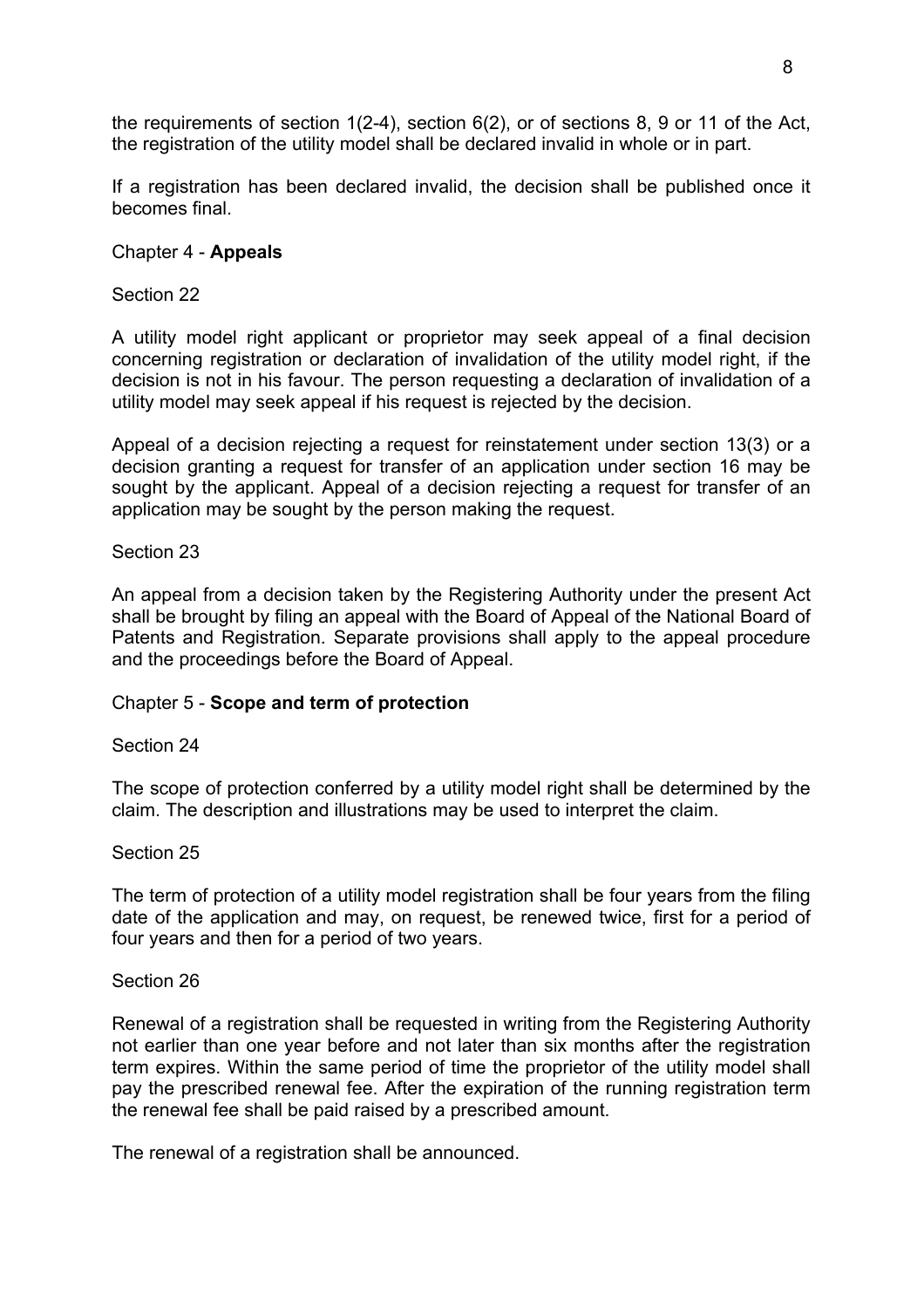### Chapter 6 - **Assignment, licences and compulsory licences**

### Section 27

A utility model right may be transferred.

If another person has obtained the right to exploit the invention commercially (licence), such person may transfer his right to a further person only if such has been agreed.

However, if the licence has been granted to an enterprise, it may be transferred together with the enterprise, unless otherwise agreed. In such case the assignor shall remain liable for compliance with the licence agreement.

### Section 28

The transfer of a utility model right or the grant of a licence shall be recorded in the Utility Model Register on request and on payment of the prescribed fee. This shall also apply to the pledging of a utility model right. On proof that a licence or a pledge recorded in the Register is no longer in force, the entry shall be deleted from the Register.

The first paragraph of this Section shall apply *mutatis mutandis* to compulsory licences and to the right referred to in the first paragraph of section 32.

The person last recorded in the Utility Model Register as the proprietor of the utility model right shall be deemed the proprietor for the purposes of legal proceedings and for other matters concerning the utility model.

### Section 29

If a person acting in good faith has requested the Registering Authority to record in the Register that a utility model right has been transferred to him or that he has obtained a licence to a utility model or a pledge in a utility model, an earlier transfer of the utility model right or of rights therein shall not be enforceable against him, if the other party has not previously requested registration of his acquisition in the Utility Model Register.

### Section 30

Where two years have elapsed since the registration of the utility model and the invention has not been worked or brought into use to a reasonable extent in Finland, any person who wishes to work the invention in the country may obtain a compulsory licence to do so unless there are legitimate grounds for the failure to work.

The provisions of sections 46 to 50 of the Patent Law relating to compulsory licences to exploit inventions protected by patents shall apply *mutatis mutandis* with respect to utility model rights.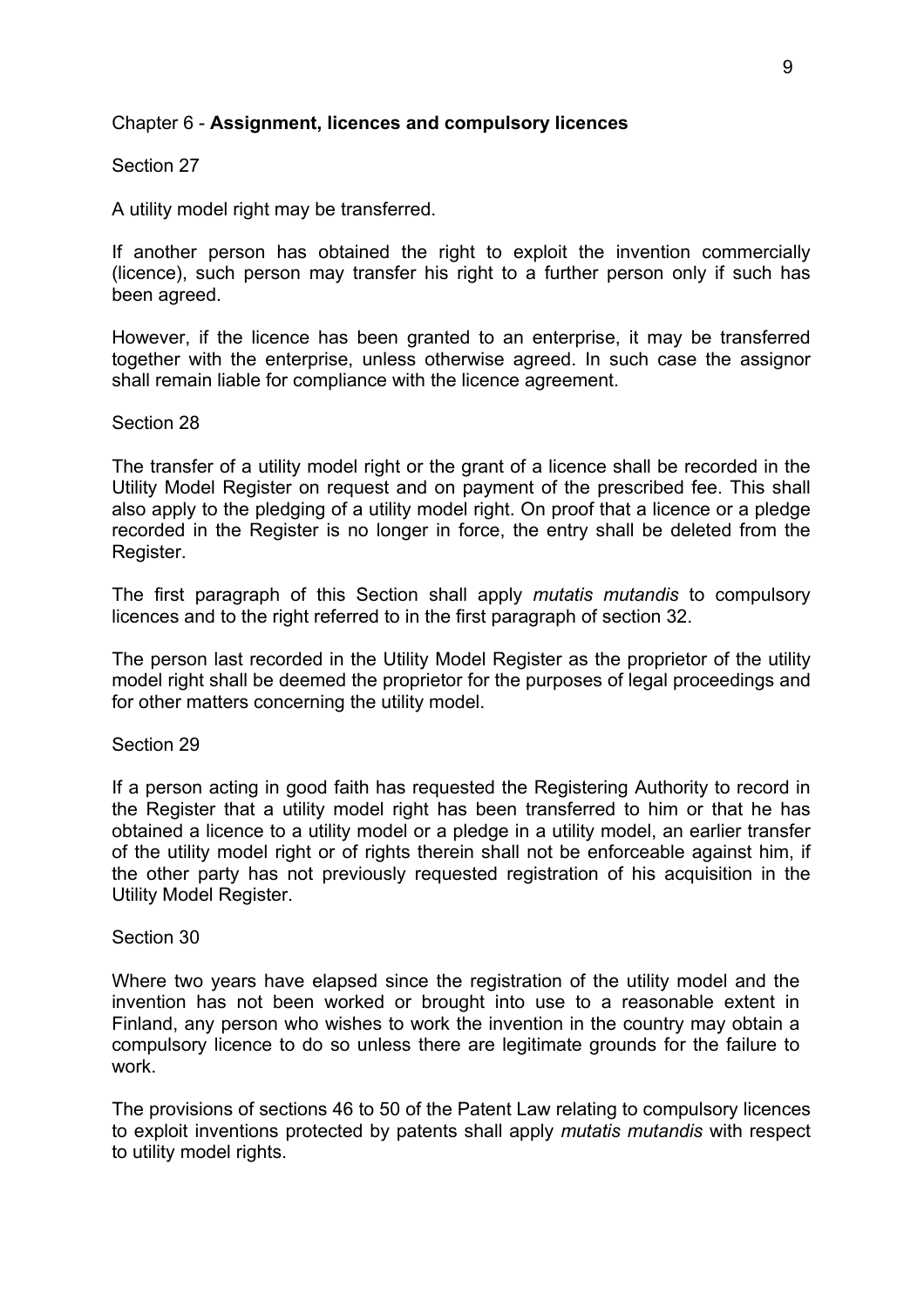# Chapter 7

### **Termination of utility model right and obligation to furnish information**

### Section 31

Where a utility model has been registered in the name of a person other than the person entitled under section 1 and where an action is brought by the person having the right to the utility model, the court shall transfer the utility model to the entitled person.

Such actions shall be brought within one year of the plaintiff's gaining knowledge of the registration and of any other circumstances on which the action is founded. Such action may not be brought more than three years after registration of the utility model if the proprietor of the utility model acted in good faith at the time the utility model was registered or was transferred to him.

### Section 32

Where a person dispossessed of a registration in accordance with section 31 had, in good faith, begun commercial exploitation of the invention in this country or had made substantial preparations therefor, he shall be entitled, against reasonable remuneration and on other reasonable terms, to continue the exploitation or to commence the intended exploitation, provided that its general nature is maintained. A licensee recorded in the Utility Model Register shall have the same right subject to equivalent conditions.

The right referred to in the first subsection of this section may only be transferred to others together with the enterprise in which it is exploited or intended to be exploited.

#### Section 33

Where the proprietor of a utility model right notifies in writing that he relinguishes his registration, the Registering Authority shall delete the utility model from the Register.

Where a utility model is seized for debt or is subject to a pledge that has been recorded in the Register or if an action for transfer of the registration is pending, the utility model may not be deleted from the Register at the proprietor's request as long as the seizure or pledge is in force or until a final decision has been given in the action.

### Section 34

Where a utility model registration has been transferred by final decision of a court, the Registering Authority shall publish a notice to that effect.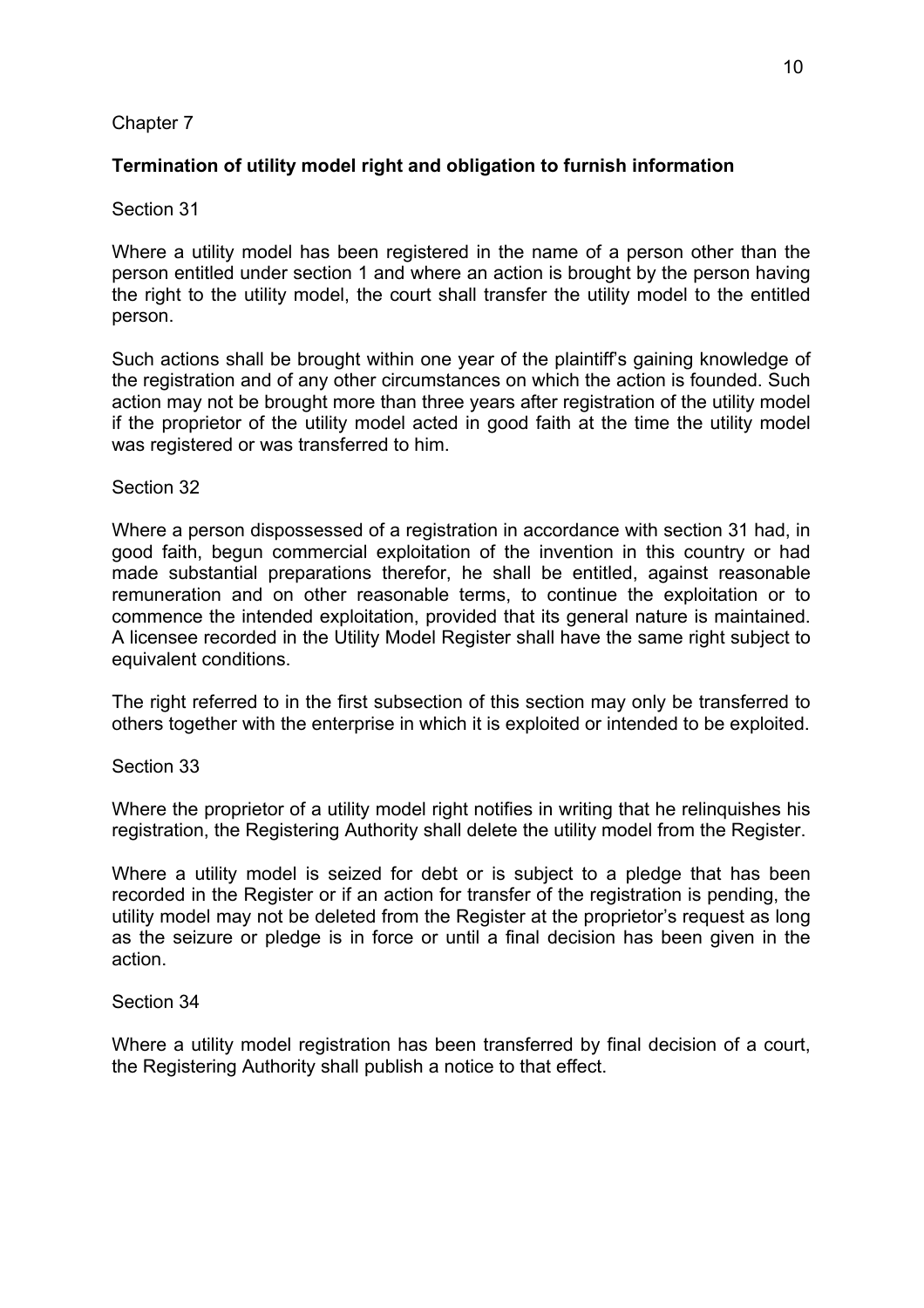The provisions of section 56 of the Patents Act concerning the obligation to furnish information in respect of a patent shall apply *mutatis mutandis* to a utility model right.

# Chapter 8 - **Liability, payment of compensation and court proceedings**

### Section 36

The court may forbid any person who infringes the exclusive right conferred by a utility model right from continuing or repeating the act.

### Section 37

Any person who intentionally or negligently infringes a utility model right shall be liable to pay reasonable compensation for the exploitation of the invention, as also compensation for other damages caused by the infringement. If there is only slight negligence, the compensation may be adjusted accordingly.

A person found guilty of utility model right infringement that is neither intentional nor negligent shall pay compensation for the exploitation of the invention if and to the extent held reasonable.

An action for compensation for utility model right infringement may only be brought with respect to damages suffered during the five years preceding the institution of the action. If an action is not instituted within that period, the right to compensation shall be forfeited.

### Section 38

The provisions of section 59 of the Patents Act concerning measures to prevent further infringement shall apply *mutatis mutandis* to utility model rights.

### Section 39

Any person who infringes an exclusive right in a utility model right intentionally, shall, unless the act is punishable as an industrial property right offence under section 2 of Chapter 49 of the Penal Code, be liable to a fine for *violation of a utility model right*.

Indictment for an offence referred to in the first paragraph may be brought by the Public Prosecutor only if so requested by the injured party.

### Section 40

Any person who intentionally or by negligence, other than slight negligence, fails to comply with an obligation under section 35, shall be liable to a fine for *failure to comply with the obligation to furnish information relating to a utility model*.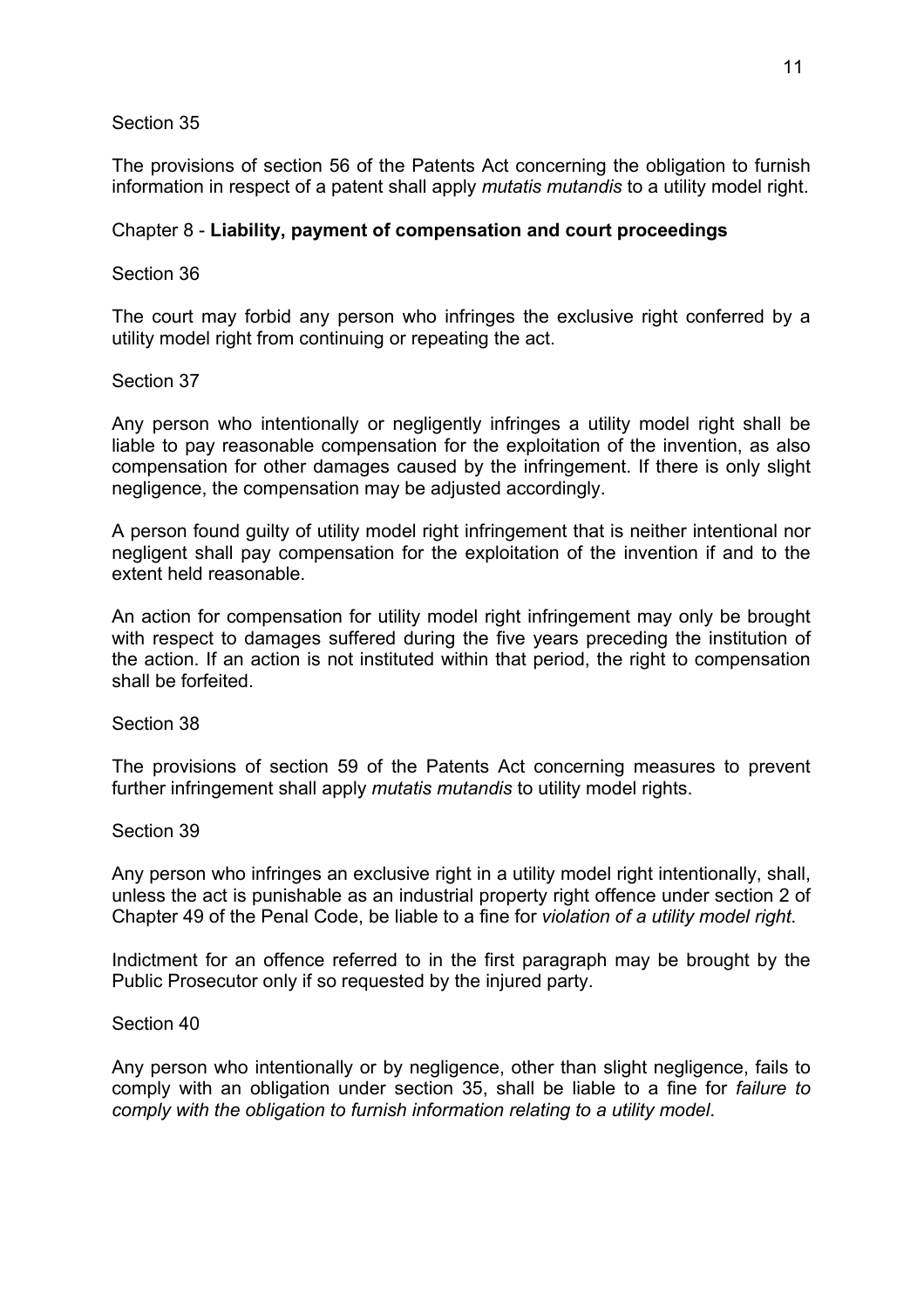Any person who provides false information in a case referred to in the said section shall also be liable to the same penalty, unless the act is punishable under the Penal Code.

Indictment for an offence referred to in the present section may be brought by the Public Prosecutor only if so requested by the injured party.

### Section 41

Where a utility model registration has been declared invalid by a final decision, no penalty, payment of compensation or other sanction may be ordered under section 2 of Chapter 49 of the Penal Code or sections 36 to 39 of this Act.

Where the plaintiff in an action for infringement of a utility model right claims that the registration does not comply with this Act, the court may, at the defendant's request, stay proceedings or the decision until a final decision has been taken on the invalidity claim. Where no request for invalidation has been filed with the Registering Authority, the court shall order the defendant, in connection with the stay of proceedings, to file such request within the period of time it shall determine.

### Section 42

Any person who wishes to bring an action for transfer of a utility model right or for grant of a compulsory licence shall give the Registering Authority notice thereof and shall notify all persons recorded in the Utility Model Register as licensees under the utility model right or as proprietors of a pledge therein. If a licensee wishes to bring an action for utility model infringement he shall notify the proprietor of the right thereof.

The requirement to notify pursuant to the first paragraph shall be deemed satisfied when notification by registered letter has been sent to the addresses recorded in the Utility Model Register.

If the plaintiff cannot prove, at the time the action is brought, that he has given notice pursuant to the first paragraph, he shall be given a sufficient period of time to do so. If he does not avail himself of that period of time, the action shall be dismissed.

# Section 43

The District Court of Helsinki shall be the competent court to hear proceedings in respect of:

- (1) proper title to an invention for which a utility model right has been sought;
- (2) transfer of a utility model right;
- (3) grant of compulsory licences, amendment of conditions for compulsory licences or revocation of a right referred to in the first paragraph of section 32;
- (4) infringement of a utility model right or non-compliance with the obligation to furnish information relating to a utility model; or
- (5) assessment of the compensation due under section 37.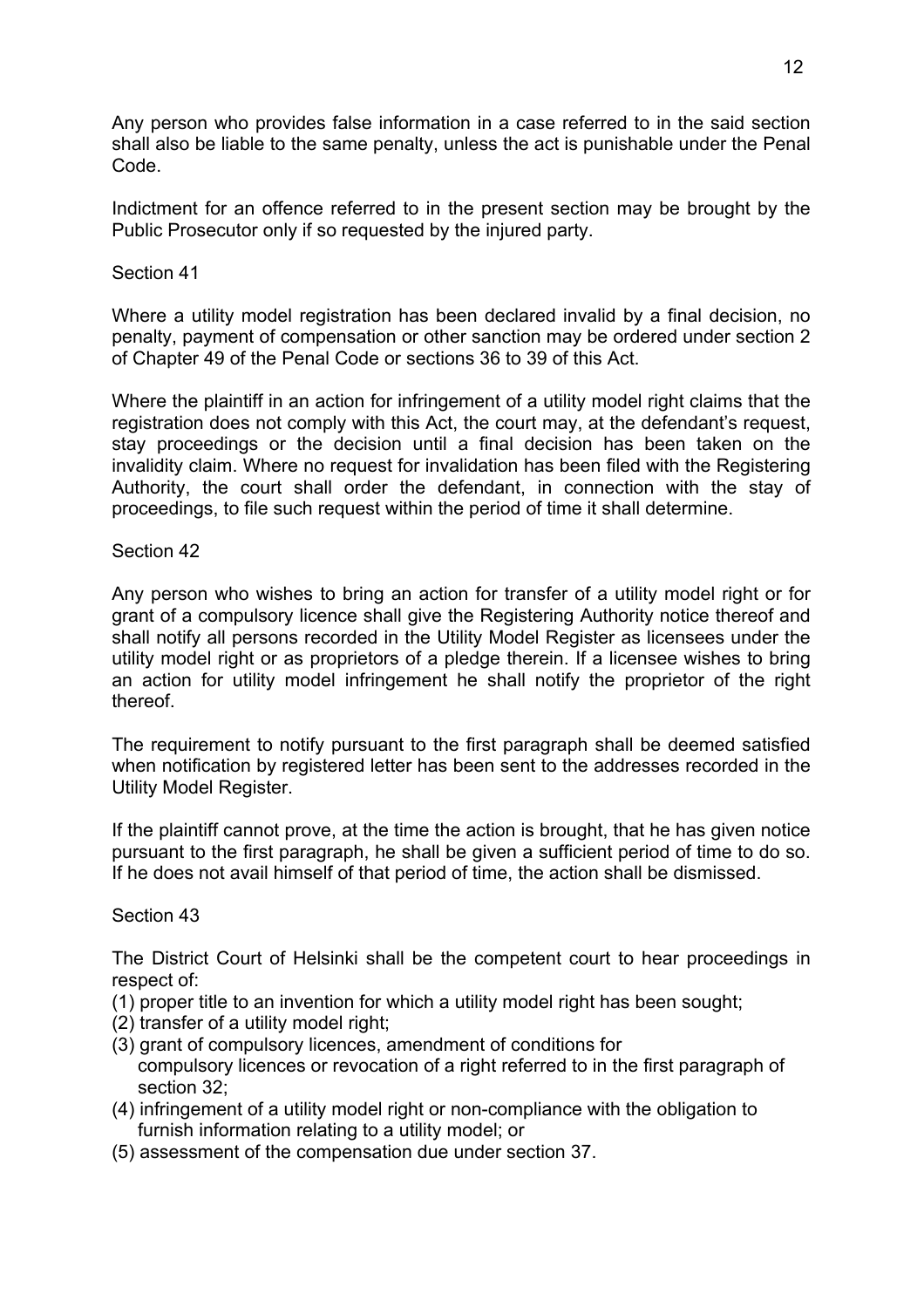The provisions of sections 66 and 67 of the Patents Act shall apply *mutatis mutandis* to the proceedings referred to in section 43.

### Section 45

The court shall communicate to the Registering Authority a copy of decisions given in the proceedings referred to in section 43 together with a statement as to whether the decision is final.

# Chapter 8a - **International applications**

### Section 45a

In this Act "an international application" shall mean an application relating to a utility model filed under the Patent Cooperation Treaty (Finnish Treaty Series 58/80).

International applications shall be filed with a registering authority or an international organisation (receiving office) authorized under the Patent Cooperation Treaty and its Regulations to receive such applications. The receiving office in Finland shall be the National Board of Patents and Registration, as laid down by Government decree. Applicants filing an international utility model application in Finland shall pay the prescribed fees.

Unless otherwise provided in sections 45b to 45f, the provisions Chapter 3 of the Patents Act in respect of the processing of international patent applications shall *mutatis mutandis* apply to the processing of international utility model applications designating Finland.

### Section 45b

An international utility model application to which a receiving office has assigned an international filing date shall have the same effect in this country as a Finnish utility model application filed on the same date. The second sentence in section 2(2) shall only apply to an international application that has been pursued under section 45d.

### Section 45c

An international utility model application shall be deemed withdrawn as far as the designation of Finland is concerned in the cases referred to in Article 24(1)(i) and (ii) of the Patent Cooperation Treaty.

### Section 45d

If an applicant wishes to pursue an international utility model application in Finland, he shall file with the Patent Authority a translation in Finnish or Swedish of the international application within 20 months of the international filing date or, where priority is claimed, of the priority date, or a copy of the application where it is written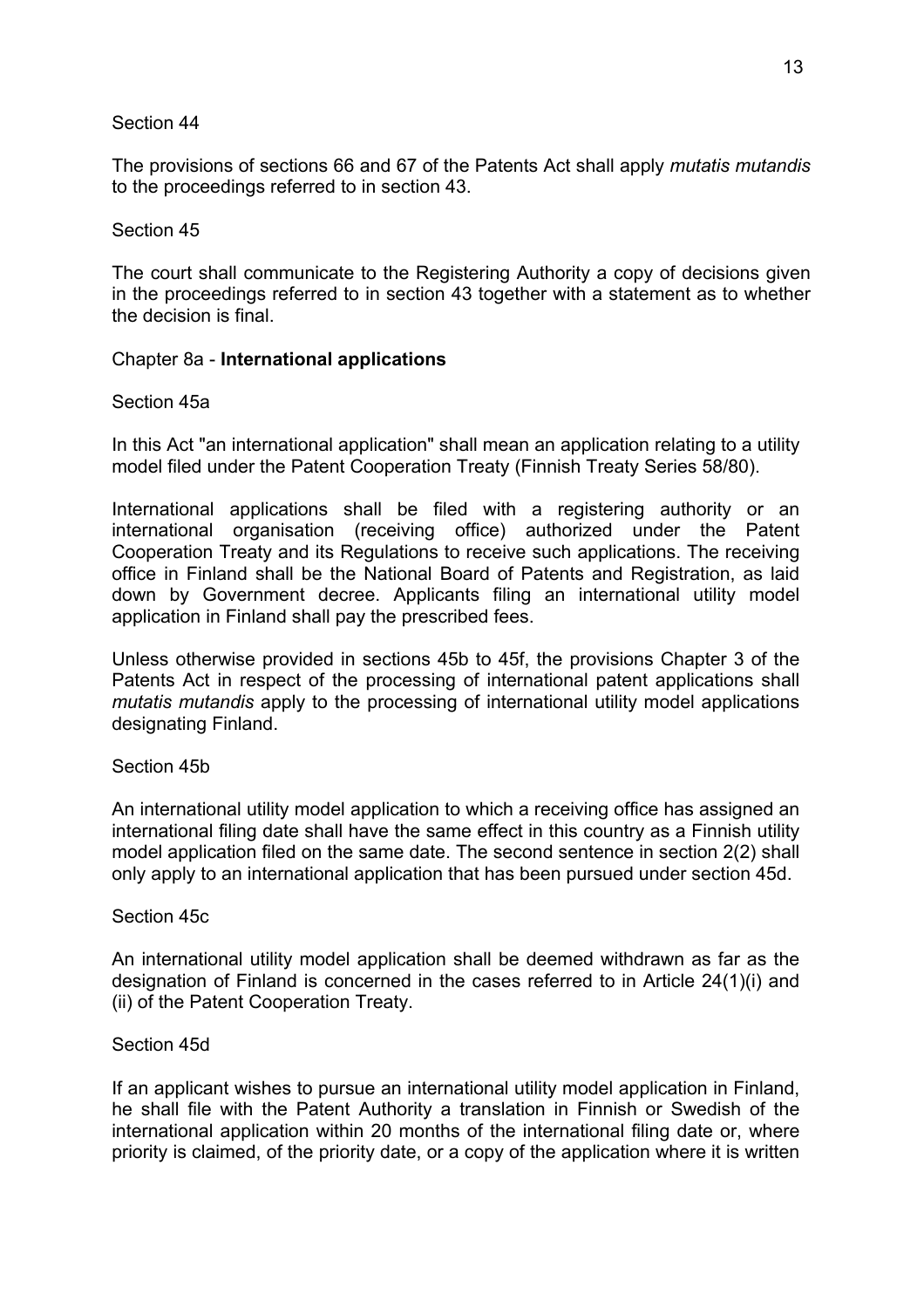in Finnish or Swedish. The applicant shall pay the prescribed registration fee to the Registering Authority within the same period.

If an applicant has requested that the international utility model application be the subject of an international preliminary examination, and if within 19 months of the date referred to in the first paragraph of this Section he had stated his intention under the Patent Cooperation Treaty and its Regulations to use the results of the international preliminary examination in applying for a utility model right for Finland, he shall comply with the requirements of the first paragraph within 30 months of that date.

If the applicant has paid the prescribed registration fee within the time limit laid down in the first or second paragraph, the required translation or a copy of the application may be filed within a further period of two months, provided the prescribed additional fee is paid within that same period.

If the application, in cases referred to in the first and second paragraphs of this Section, does not satisfy the requirements of this Act, the applicant may within a period of two months from the time limits referred to in the first and second paragraphs render the application to comply with the requirements as to form and content of the Implementing Regulations of the Patent Cooperation Treaty. If the applicant does not satisfy the requirements of this Section, the application shall be deemed withdrawn as far as Finland is concerned.

# Section 45e

Where an applicant withdraws his request for international preliminary examination or his statement of his intention to use the results of such examination in applying for a utility model right for Finland, the international utility model application shall be deemed withdrawn as far as Finland is concerned. The application shall not be deemed withdrawn, however, if withdrawal is made prior to the expiration of the time limit laid down in section 45d(1) and if the applicant also pursues the application within the time limit laid down in the first, third or fourth subsection of section 45d.

### Section 45f

Where an international application has been pursued under section 45d, provisions of Chapters 2 and 5 shall apply in respect of the application and examination, unless otherwise provided in this section or in sections 34 to 38 of the Patents Act. However, the application may be taken up for examination prior to expiration of the period laid down in section 45d(1-2) only if so requested by the applicant.

The obligation under section 10 of the applicant to have a representative domiciled in the country does not begin until the date when the application may be taken up for examination.

When 18 months have elapsed since the date of filing of the application or, if priority is claimed, from the priority date, and the applicant has satisfied his obligation under section 45d to submit a translation or, where the application has